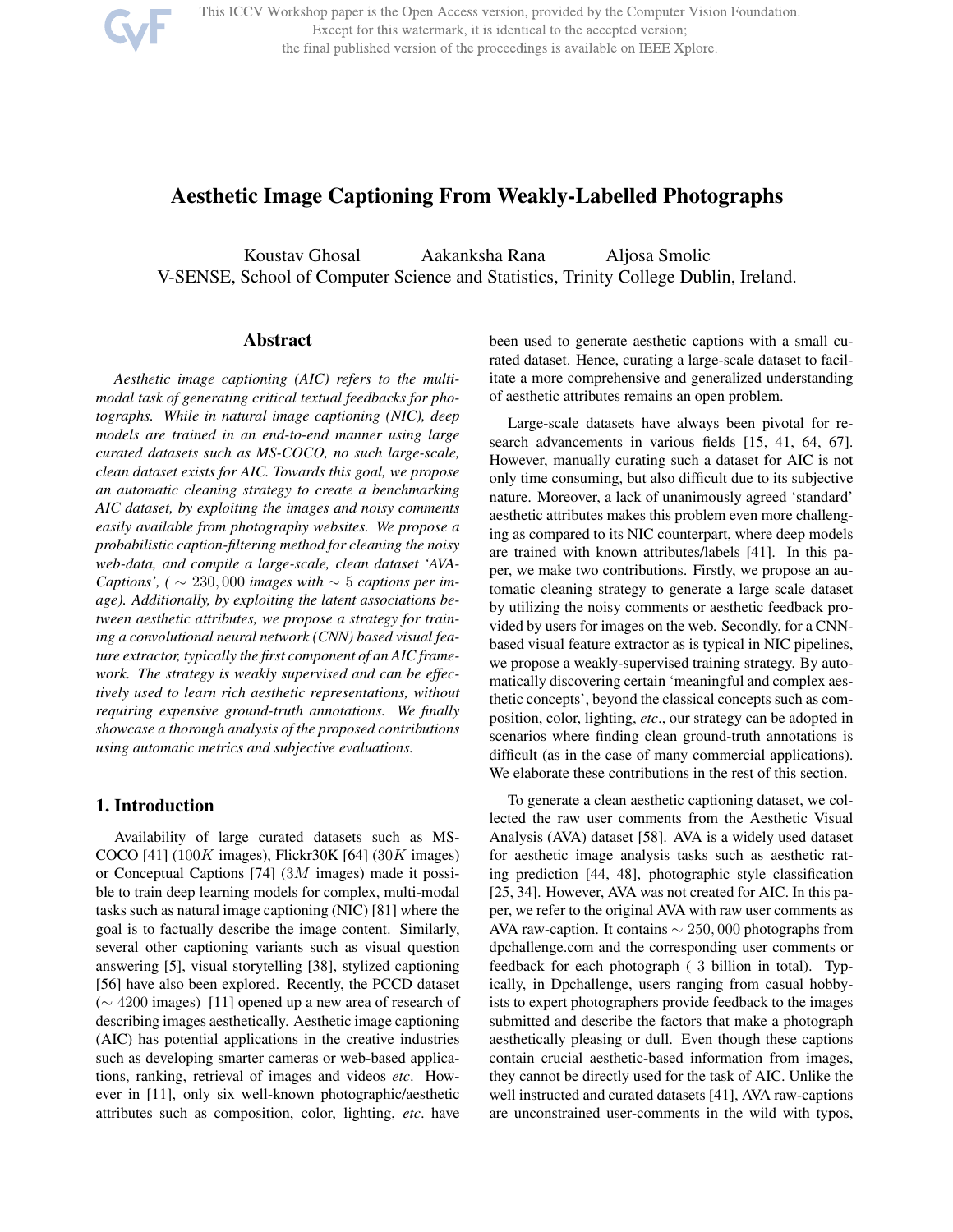| <b>Training Strategy</b>                             |                                                                                                                               |                                                                                |                                                                              |                                                                              |
|------------------------------------------------------|-------------------------------------------------------------------------------------------------------------------------------|--------------------------------------------------------------------------------|------------------------------------------------------------------------------|------------------------------------------------------------------------------|
| (a) Noisy Data $& Su-$<br>pervised CNN (NS)          | i like the angle and the compo-<br>sition                                                                                     | i like the colors and the compo-<br>sition                                     | i like the composition and the<br>lighting                                   | i like the composition and<br>the bw                                         |
| $(b)$ Clean Data & Su-<br>pervised CNN (CS)          | i like the idea, but i think it<br>would have been better if the<br>door was in focus.                                        | i like the colors and the water.<br>the water is a little distracting.         | i like the way the light hits the<br>face and the background.                | i like this shot i like the<br>way the lines lead the eye<br>into the photo. |
| $(c)$ Clean Data &<br>Weakly Supervised<br>CNN (CWS) | i like the composition, but i<br>think it would have been better<br>if you could have gotten a little<br>more of the building | i like the composition and the<br>colors. the water is a little too<br>bright. | this is a great shot i love the<br>way the light is coming from<br>the left. | i like the composition and<br>the bw conversion.                             |

Figure 1. Aesthetic image captions. We show candidates generated by three different frameworks discussed in this paper: (a) For NS, we use an ImageNet trained CNN and LSTM trained on noisy comments (b) For CS, we use an ImageNet trained CNN and LSTM trained on compiled AVA-Captions dataset (c) For CWS, we use a weakly-supervised CNN and LSTM trained on AVA-Captions

grammatically inconsistent statements, and also containing a large number of comments occurring frequently without useful information. Previous work in AIC [11] acknowledges the difficulty of dealing with the highly noisy captions available in AVA.

In this work, we propose to clean the raw captions from AVA by proposing a probabilistic n-gram based filtering strategy. Based on word-composition and frequency of occurrence of n-grams, we propose to assign an informativeness score to each comment, where comments with a little or vague information are discarded. Our resulting clean dataset, AVA-Captions contains ∼ 230, 000 images and  $\sim 1.5M$  captions with an average of  $\sim 5$  comments per image and can be used to train the Long and Short Term Memory (LSTM) network in the image captioning pipeline in the traditional way. Our subjective study verifies that the proposed automatic strategy is consistent with human judgement regarding the informativeness of a caption. Our quantitative experiments and subjective studies also suggest that models trained on AVA-Captions are more diverse and accurate than those trained on the original noisy AVA-Comments. It is important to note that our strategy to choose the large-scale AVA raw-caption is motivated from the widely used image analysis benchmarking dataset, MS-COCO, which is now used as an unified benchmark for diverse tasks such as object detection, segmentation, captioning, *etc*. We hope that our cleaned dataset will serve as a new benchmarking dataset for various creative studies and aesthetics-based applications such as aesthetics based image enhancement, smarter photography cameras, *etc*.

Our second contribution in this work is a weakly supervised approach for training a CNN, as an alternative to the standard practice. The standard approach for most image captioning pipelines is to train a CNN on large annotated

datasets *e.g*. ImageNet [15], where rich and discriminative visual features are extracted corresponding to the physical properties of objects such as cars, dogs etc. These features are provided as input to an LSTM for generating captions. Although trained for classification, these ImageNet-based features have been shown to translate well to other tasks such as segmentation [42], style-transfer [22], NIC. In fact, due to the unavailability of large-scale, task-specific CNN annotations, these ImageNet features have been used for other variants of NIC such as aesthetic captioning [11], stylized captioning [56], product descriptions [82], *etc*.

However, for many commercial/practical applications, availability of such datasets or models is unclear due to copyright restrictions [24, 37, 83]. On the other hand, collecting task-specific manual annotations for a CNN is expensive and time intensive. Thus the question remains open if we can achieve better or at least comparable performance by utilizing easily available weak annotations from the web (as found in AVA) and use them for training the visual feature extractor in AIC. To this end, motivated from weakly supervised learning methods [18, 69], we propose a strategy which exploits the large pool of unstructured raw-comments from AVA and discovers latent structures corresponding to meaningful *photographic concepts* using Latent Dirichlet Allocation (LDA) [10]. We experimentally observe that the weakly-supervised approach is effective and its performance is comparable to the standard ImageNet trained supervised features.

In essence, our contributions are as follows:

- 1. We propose a caption filtering strategy and compile AVA-Captions, a large-scale and clean dataset for aesthetic image captioning (Sec 3).
- 2. We propose a weakly-supervised approach for training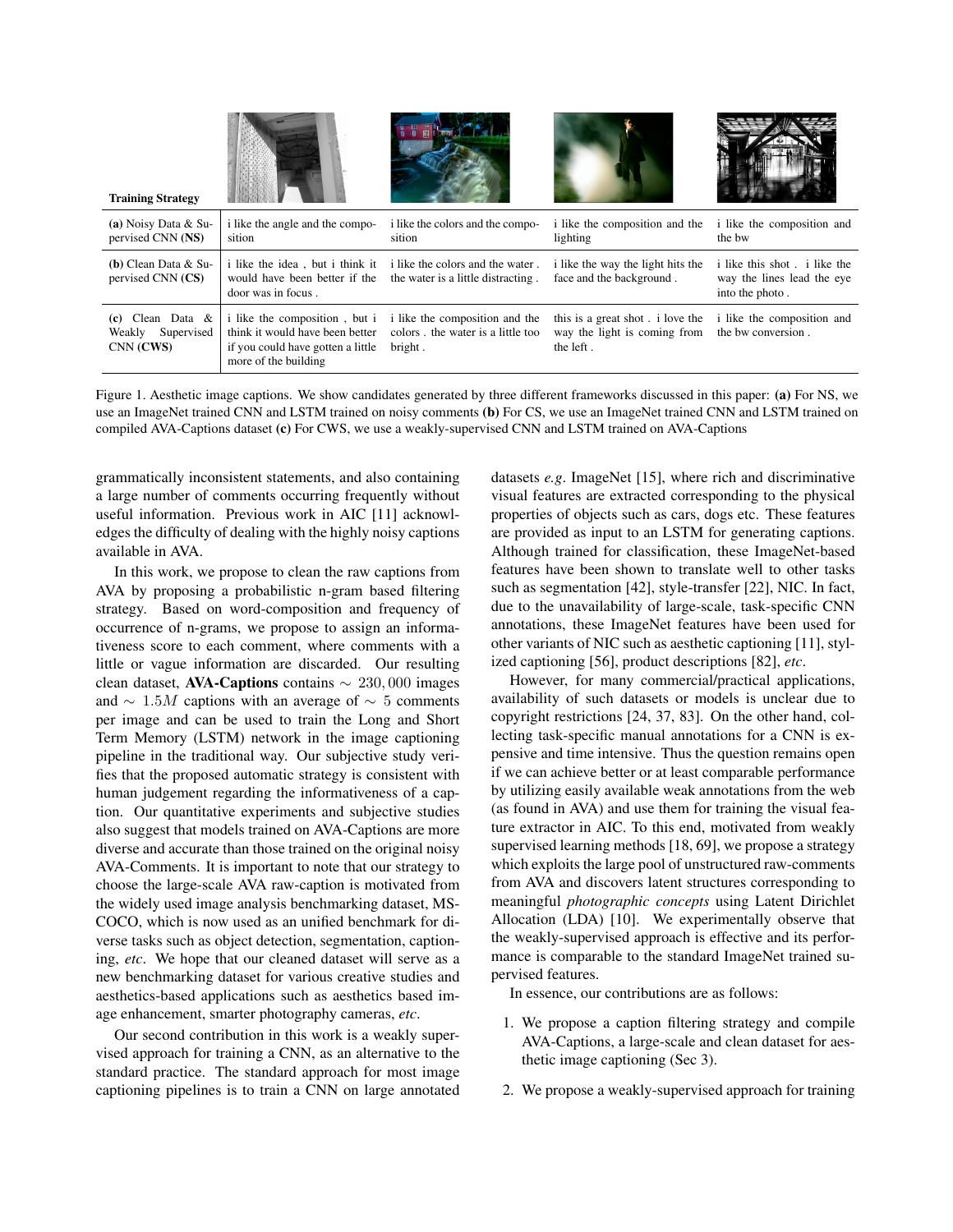the CNN of a standard CNN-LSTM framework (Sec 4)

3. We showcase the analysis of the AIC pipeline based on the standard automated metrics (such as BLEU, CIDEr, SPICE *etc*. [2, 62, 78]), diversity of captions and subjective evaluations which are publicly available for further explorations (Section 6).

# 2. Related Work

Due to the multi-modal nature of the task, the problem spans into many different areas of image and text analysis and thus related literature abound. However, based on the primary theme we roughly divide this section into four areas as follows:

Natural Image Captioning: While early captioning methods [21, 27, 29, 61, 75] followed a dictionary look-up approach, recent parametric methods [1, 4, 9, 19, 20, 23, 30, 31, 35, 50, 52–54, 77] are generative in the sense that they learn a mapping from visual to textual modality. Typically in these frameworks, a CNN is followed by a RNN or LSTM [4, 19, 20, 31, 35, 52–54, 81], although fully convolutional systems have been proposed by Aneja *et al*. [3] recently.

Image Aesthetics: Research in understanding the perceptual and aesthetic concepts in images can be divided into the model-based [6, 14, 16, 32, 36, 47, 60, 72] and the data-driven [34, 44, 45, 48, 49, 51] approaches. While model-based approaches rely on manually hard-coding the aspects such as the Rule of Thirds, depth of field, colour harmony, etc., the data driven approaches usually train CNNs on large-scale datasets and either predict an overall aesthetic rating [44, 45, 49] or a distribution over photographic attributes [25, 34, 44, 45].

Learning from Weakly-Annotated / Noisy Data: Data dependency of very deep neural nets and the high cost of human supervision has led to a natural interest towards exploring the easily available web-based big data. Typically in these approaches, web-crawlers collect easily available noisy multi-modal data [8, 12, 79] or e-books [17] which is jointly processed for labelling and knowledge extraction. The features are used for diverse applications such as classification and retrieval [68, 76] or product description generation [82].

Aesthetic Image Captioning: To the best of our knowledge, the problem of aesthetic image captioning has been first and only addressed by Chang *et al*. in [11]. The authors propose a framework which extracts features covering seven different aspects such as general impression, composition and perspective, color and lighting, etc. and generate meaningful captions by fusing them together. They compile the photo critique captioning dataset (PCCD) with  $\sim 4K$ images and  $\sim$  30K captions. While their method is purely

| Image | <b>Comments</b>                                                                                              | <b>Scores</b> |
|-------|--------------------------------------------------------------------------------------------------------------|---------------|
|       | Photo Quality: Awesome                                                                                       | 9.62          |
|       | I love the <b>colors</b> here                                                                                | 1.85          |
|       | I like the trees in the back-<br><b>ground</b> and the <b>softness</b> of the<br>water.                      | 28.41         |
|       | The post processing looks<br>great with the water, but the<br>top half of the photo doesn't<br>work as well. | 47.44         |

Figure 2. Informativeness of captions. We suggest the readers to check the supplementary material for more comments and the corresponding scores.

supervised and the network is trained using strong labels, we adopt a weakly-supervised approach to train our network with indirect labels. Additionally, AVA-Captions is a significantly bigger ( $\sim 60$  times) dataset with  $\sim 240K$  and  $\sim 1.3M$  images and captions, respectively. The scale of AVA allows training deeper and more complex architectures which can be generalized to PCCD as well. We demonstrate this later in Table 1b.

# 3. Caption Filtering Strategy

In AVA raw-caption, we observe two main types of undesirable captions. First, there are captions which suffer from generic noise frequently observed in most text corpora, especially those compiled from social media. They include typing errors, non-English comments, colloquial acronyms, exclamatory words (such as "woooow"), extra punctuation (such as "!!!!"), etc. Such noise can be handled using standard natural language processing techniques [43].

Second, we refer to the *safe* comments, which carry a little or no useful information about the photograph. For example, in Figure 2, comments such as "*Photo Quality : Awesome*" or "*I love the colors here*" provide a valid but less informative description of the photograph . It is important to filter these comments, otherwise the network ends up learning these less-informative, *safe* captions by ignoring the more informative and discriminative ones such as "*The post processing looks great with the water, but the top half of the photo doesn't work as well.*" [11].

To this end, we propose a probabilistic strategy for caption filtering based on the informativeness of a caption. Informativeness is measured by the presence of certain ngrams. The approach draws motivation from two techniques frequently used in vision-language problems — word composition and term-frequency - inverse document frequency (TF-IDF).

Word Composition: Bigrams of the "descriptor-object" form often convey more information than the unigrams of the objects alone. For example, "post processing" or "top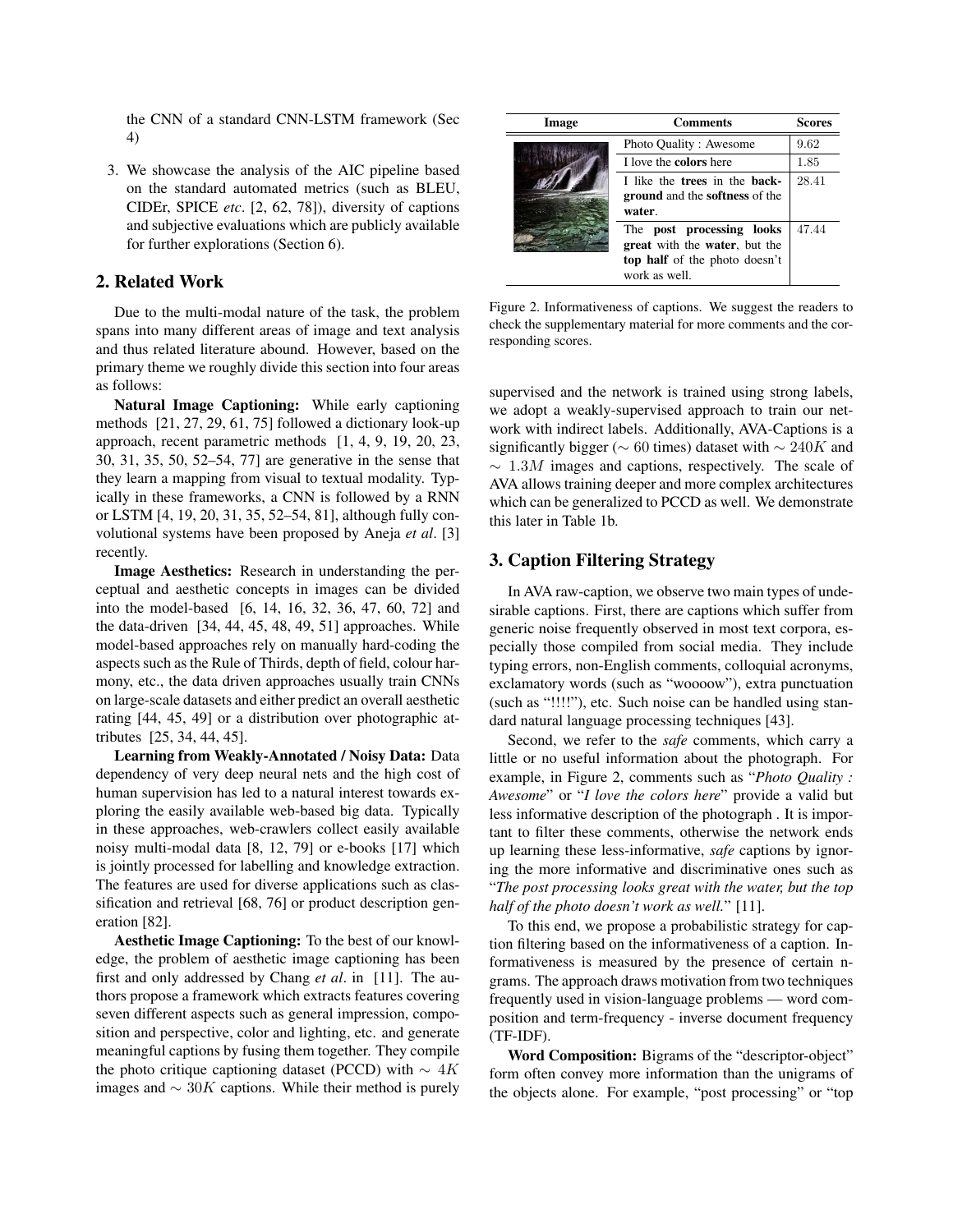half" convey more information than "processing" or "half". On the other hand, the descriptors alone may not always be sufficient to describe a complete concept and its meaning is often closely tied to the object [59]. For example, "sharp" could be used in two entirely different contexts such as "sharp contrast" and "sharp eyes". This pattern is also observed in the 200 bigrams (or ugly and beautiful attributes) discovered from AVA by Marchesotti *et al*. [58] such as "nice colors", "beautiful scene", "too small", "distracting background", *etc*. Similar n-gram modelling is found in natural language processing as adjective-noun [57, 73, 75] or verb-object [71, 84] compositions.

TF-IDF: The other motivation is based on the intuition that the key information in a comment is stored in certain n-grams which occur less frequently in the comment corpus such as "softness", "post processing", "top half" *etc*. A sentence composed of frequently occurring n-grams such as "colors" or "awesome" is less likely to contain useful information. The intuition follows from the motivation of commonly used TF-IDF metric in document classification, which states that more frequent words of a vocabulary are less discriminative for document classification [66]. Such hypothesis also forms a basis in the CIDEr evaluation metric [78] widely used for tasks such as image captioning, machine translation, *etc*.

Proposed "Informativeness" Score: Based on these two criteria, we start by constructing two vocabularies as follows: for unigrams we choose only the nouns and for bigrams we select "descriptor-object" patterns *i.e*. where the first term is a noun, adjective or adverb and the second term is a noun or an adjective. Each n-gram  $\omega$  is assigned a corpus probability  $P$  as:

$$
P(\omega) = \frac{C_{\omega}}{\sum_{i=1}^{D} C_i} \tag{1}
$$

where the denominator sums the frequency of each n-gram  $\omega$  such that  $\sum_{i=1}^{D} P(\omega_i) = 1$ , where D is the vocabulary size, and  $C_{\omega}$  is the corpus frequency of n-gram  $\omega$ . Corpus frequency of an n-gram refers to the number of times it occurs in the comments from all the images combined. This formulation assigns high probabilities for more frequent words in the comment corpus.

Then, we represent a comment as the union of its unigrams and bigrams i.e.,  $S = (S_u \cup S_b)$ , where  $S_u$  $(u_1u_2 \ldots u_N)$  and  $S_b = (b_1b_2 \ldots b_M)$  are the sequences of unigrams and bigrams, respectively. A comment is assigned an informativeness score  $\rho$  as follows:

$$
\rho_s = -\frac{1}{2} [\log \prod_i^N P(u_i) + \log \prod_j^M P(b_j)]
$$
 (2)

where  $P(u)$  and  $P(b)$  are the probabilities of a unigram or bigram given by Equation 1. Equation 2 is the average of the negative log probabilities of  $S_u$  and  $S_b$ .

Essentially, the score of a comment is modelled as the joint probability of n-grams in it, following the simplest Markov assumption *i.e*. all n-grams are independent [33]. If the n-grams in a sentence have higher corpus probabilities then the corresponding score  $\rho$  is low due to the negative logarithm, and vice-versa.

Note that the score is the negative logarithm of the product of probabilities and longer captions tend to receive higher scores. However, our approach does not *always* favour long comments, but does so only if they consist of "meanigful" n-grams conforming to the "descriptor-object" composition. In other words, randomly long sentences without useful information are discarded. On the other hand, long and informative comments are kept. This is also desirable as longer comments in AVA tend to be richer in information as expert users are specifically asked to provide detailed assessment which is referred to as *critique club effect* in [55].

We label a comment as informative or less-informative by thresholding (experimentally kept 20) the score  $\rho$ . Some sample scores are provided in Figure 2. The proposed strategy discards about  $1.5M$  (55%) comments from the entire corpus. Subsequently, we remove the images which are left with no informative comments. Finally, we are left with 240, 060 images and 1, 318, 359 comments, with an average of 5.58 comments per image. We call this cleaner subset as AVA-Captions The proposed approach is evaluated by human subjects and the results are discussed in Figure 6 and Section 6.3.4.

# 4. Weakly Supervised CNN

Although the comments in AVA-Captions are cleaner than the raw comments, they cannot be directly used for training the CNN *i.e*. the visual feature extractor. As discussed in Sec 1, the standard approach followed in NIC and its variants is to use an ImageNet trained model for the task. In this section, we propose an alternative weakly supervised strategy for training the CNN from scratch by exploiting the *latent* aesthetic information within the AVA-Captions. Our approach is motivated from two different areas: visual attribute learning and text document clustering.

#### 4.1. Visual and Aesthetic Attributes

Visual Attribute Learning is an active and well-studied problem in computer vision. Instead of high-level object/scene annotations, models are trained for low-level attributes such as "smiling face", "open mouth", "full sleeve" *etc*. and the features are used for tasks such as imageranking [63], pose-estimation [85], fashion retrieval [80], zero-shot learning [28], *etc*. Similarly, our goal is to identify aesthetic attributes and train a CNN. A straightforward approach is to use the n-grams from comments (Sec 3) and use them as aesthetic attributes. However, there are two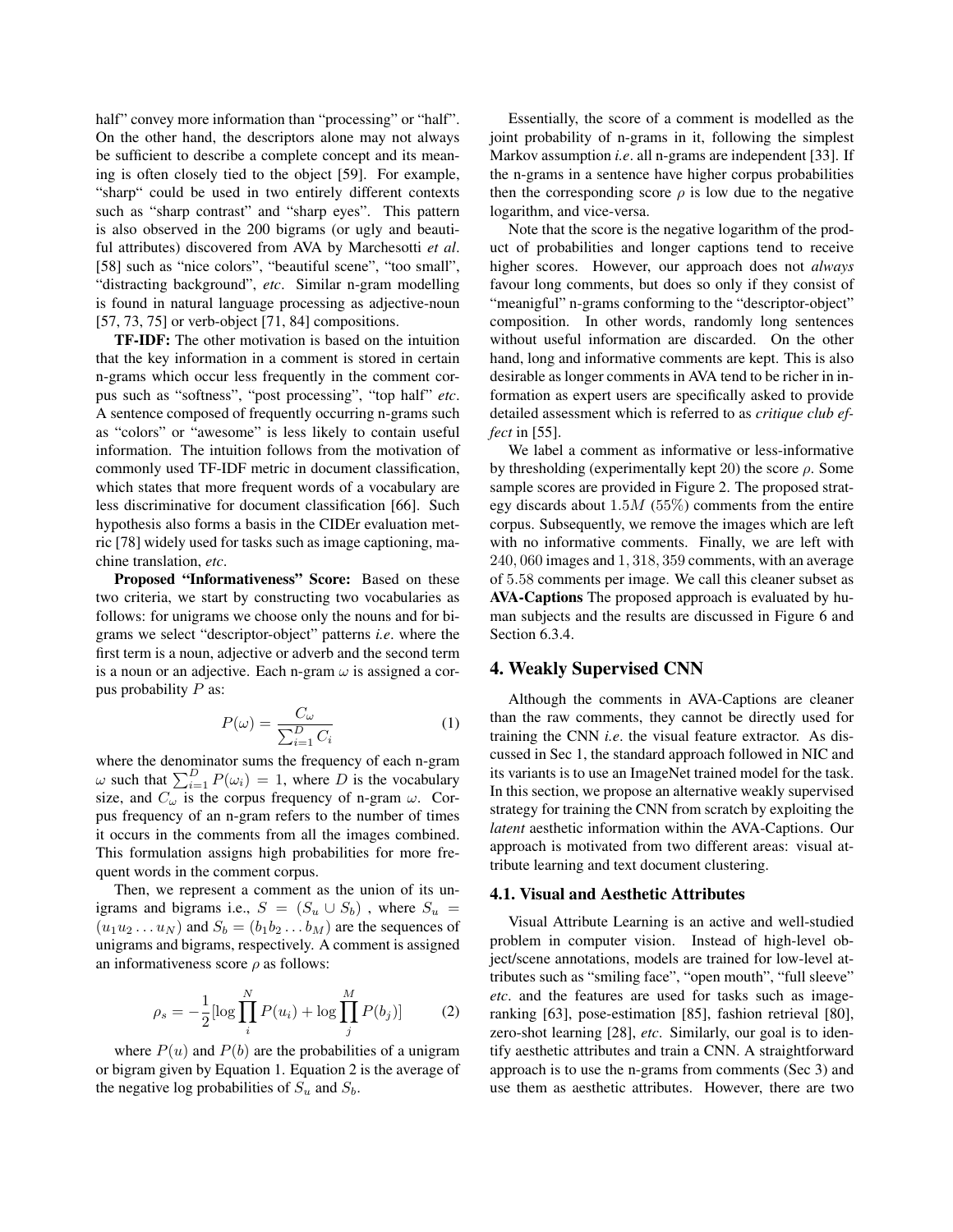

Figure 3. Some topics / labels discovered from AVA-Captions using LDA.

problems with this approach: Firstly, the set of n-grams is huge ( $\sim 25K$ ) and thus training the CNN directly using them as labels is not scalable. Secondly, several n-grams such as "grayscale", "black and white", "bw" refer to the same concept and carry redundant information.

Therefore, we apply a clustering of semantically similar n-grams and thereby grouping the images which share similar n-grams in their corresponding comments. For example, portraits are more likely to contain attributes such as "cute expression", "face" *etc*. and landscape shots are more likely to share attributes such as "tilted horizon", "sky", "overexposed clouds" *etc*. Essentially, the intuition behind our approach is to discover clusters of photographic attributes or topics from the comment corpus and use them as labels for training the CNN. In text document analysis, it is a common practice to achieve such grouping of topics from a text corpus using a technique called Latent Dirichlet Allocation [10].

#### 4.2. Latent Dirichlet Allocation (LDA)

LDA is an unsupervised generative probabilistic model, widely used for topic modelling in text corpora. It represents text documents as a probabilistic mixture of topics, and each topic as a probabilistic mixture of words. The words which co-occur frequently in the corpus are grouped together by LDA to form a topic. For example, by running LDA on a large corpus of news articles, it is possible to discover topics such as "sports", "government policies", "terrorism" etc [39].

Formally stated, given a set of documents  $D_i$  =  $\{D_1, D_2...D_N\}$ , and a vocabulary of words  $\omega_i$  =  $\{\omega_1, \omega_2...\omega_M\}$ , the task is to infer K latent topics  $T_i =$  ${T_1, T_2, \ldots T_K}$ , where each topic can be represented as a collection of words (term-topic matrix) and each document can be represented as a collection of topics (document-topic matrix). The term-topic matrix represents the probabilities of each word associated with a topic and the document-topic matrix refers to the distribution of a document over the K latent topics. The inference is achieved using a variational Bayes approximation [10] or Gibb's sampling [65]. A more detailed explanation can be found in [10].

#### 4.3. Relabelling AVA Images

We regard all the comments corresponding to a given image as a document. The vocabulary is constructed by combining the unigrams and bigrams extracted from the AVA-Captions as described in Section 3. In our case:  $N = 230,698$  and  $M = 25,000$ , and K is experimentally fixed to 200. By running LDA with these parameters on AVA-Captions, we discover 200 latent topics, composed of n-grams which co-occur frequently. The method is based on the assumption that the visual aesthetic attributes in the image are correlated with the corresponding comments and images possessing similar aesthetic properties are described using similar words.

Even after the caption cleaning procedure, we observe that n-grams such as "nice composition" or "great shot" still occur more frequently than others. But, they occur mostly as independent clauses in bigger comments such as "*I like the way how the lines lead the eyes to the subject. Nice shot*!". In order to avoid inferring topics consisting of these less discriminative words, we consider only those n-grams in the vocabulary which occur in less than 10% comments.

In Figure 3, we select 5 topics thus inferred and some of the corresponding images whose captions belong to these topics. It can be observed that the images and the words corresponding to each topic are fairly consistent and suitable to be used as labels for training the CNN.

# 4.4. Training the CNN

Given an image and its corresponding captions, we estimate the topic distribution  $D_T$  of the comments. The CNN is trained using  $D_T$  as the ground-truth label. We adopt the ResNet101 [26] architecture and replace the last fully connected layer with  $K$  outputs, and train the framework using cross-entropy loss [70] as shown in Figure 4a.

# 5. The Final Framework

We adopt the NeuralTalk2 [46] framework as our basis. Note, that our approach is generic and can be used with any CNN-LSTM framework for image captioning. In [46], visual features are extracted using an ImageNet trained ResNet101 [26] which are passed as input to an LSTM for training the language model using the ground-truth captions. For our framework, we use two alternatives for visual features (a) ImageNet trained (b) weakly supervised (Sec 4). The LSTM architecture is kept unchanged except hyper-parameters such as vocabulary size, maximum allowed length of a caption *etc*. The language model is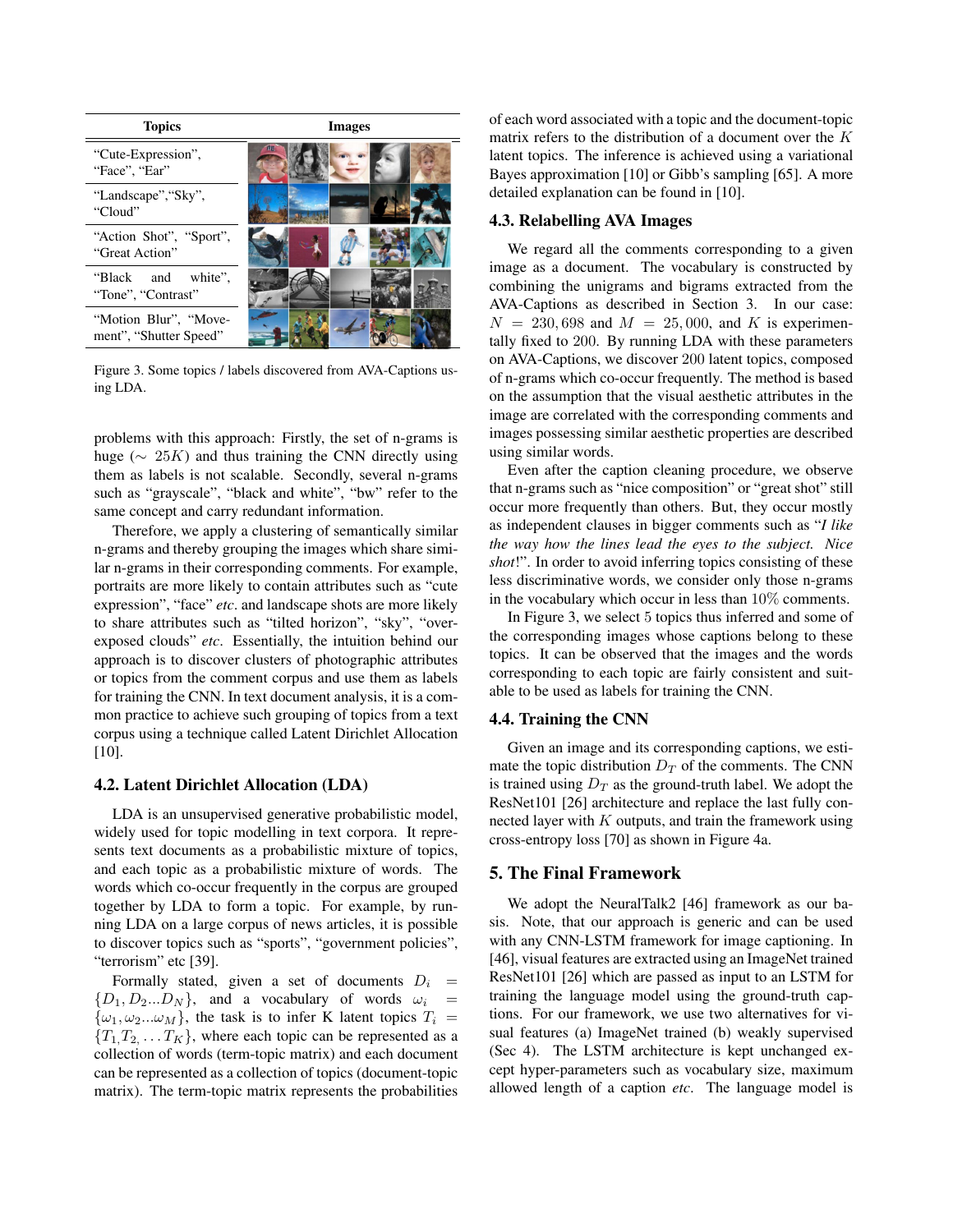

(a) Weakly-supervised training of the CNN: Images and comments are provided as input. The image is fed to the CNN and the comment is fed to the inferred topic model. The topic model predicts a distribution over the topics which is used as a label for computing the loss for the CNN.



(b) Training the LSTM: Visual features extracted using the CNN and the comment is fed as an input to the LSTM which predicts a candidate caption.

#### Figure 4. Proposed pipeline

trained using the clean and informative comments from the AVA-Captions dataset (See Figure 4b).

## 6. Experiments

The experiments are designed to evaluate the two primary contributions: First, the caption cleaning strategy and second, the weakly-supervised training of the CNN. Specifically, we investigate: (a) the effect of caption filtering and the weakly supervised approach on the quality of captions generated in terms of accuracy (Sec 6.3.1) and diversity (Sec 6.3.2), (b) the generalizability of the captions learnt from AVA, when tested on other image-caption datasets (Sec 6.3.3), (c) subjective or human opinion about the performance of the proposed framework (Sec 6.3.4).

#### 6.1. Datasets

AVA-Captions: The compiled AVA-Captions dataset is discussed in detail in Section 3. We use 230, 698 images and 1, 318, 359 comments for training; and 9, 362 images for validation.

AVA raw-caption: The original AVA dataset provided by Murray *et al*. [58] and the raw unfiltered comments are used to train the framework in order to observe the effects of caption filtering.

Photo Critique Captioning Dataset (PCCD): This dataset was introduced by [11] and is based on www.gurushots.com. Professional photographers provide comments for the uploaded photos on seven aspects: gen-

eral impression, composition and perspective, color and lighting, subject of photo, depth of field, focus and use of camera, exposure and speed. In order to verify whether the proposed framework can generate aesthetic captions for images beyond the AVA dataset we trained it with AVA-Captions and tested it with PCCD. For a fair comparison, we use the same validation set provided in the original paper.

# 6.2. Baselines

We compare three implementations: (a) Noisy - Supervised (NS): NeuralTalk2 [46] framework trained on AVA-Original. It has an ImageNet trained CNN, followed by LSTM trained on raw, unfiltered AVA comments. NeuralTalk2 is also used as a baseline for AIC in  $[11]$ . (b) Clean - Supervised (CS): The LSTM of the NeuralTalk2 is trained on AVA-Captions *i.e*. filtered comments. The CNN is same as NS *i.e*. Imagenet trained. (c) Clean and weaklysupervised (CWS): NeuralTalk2 framework, where the CNN is trained with weak-supervision using LDA and the language model is trained on AVA-Captions.

## 6.3. Results and Analysis

#### 6.3.1 Accuracy

Most of the existing standards for evaluating image captioning such as BLEU (B) [62], METEOR (M) [7], ROGUE (R) [40], CIDEr (C) [78] etc. are mainly more accurate extensions of the brute-force method [13] *i.e*. comparing the n-gram overlap between candidate and reference captions. Recently introduced metric SPICE (S) [2] instead compares scene graphs computed from the candidate and reference captions. It has been shown that SPICE captures semantic similarity better and is closer to human judgement more than the rest. Traditionally, SPICE is computed between the candidate and all the reference captions. A variant of SPICE (which we refer to as S-1) is used in [11] where the authors compute SPICE between the candidate and each of the reference captions and choose the best. In this paper, we report both S and S-1.

From Table 1(a), we observe that both CS and CWS outperform NS significantly over all metrics. Clearly, training the framework with cleaner captions results in more accurate outputs. On the other hand, the performance of CWS and CS is comparable. We argue that this indicates that the proposed weakly-supervised training strategy is capable of training the CNN as efficiently as a purely supervised approach and extract meaningful aesthetic features. Additionally as mentioned in Sec 1, the proposed CWS approach has an advantage that it does not require expensive human annotations to train. Thus, it is possible to scale to deeper architectures, and thus learn more complex representations simply by crawling the vast, freely-available and weaklylabelled data from the web.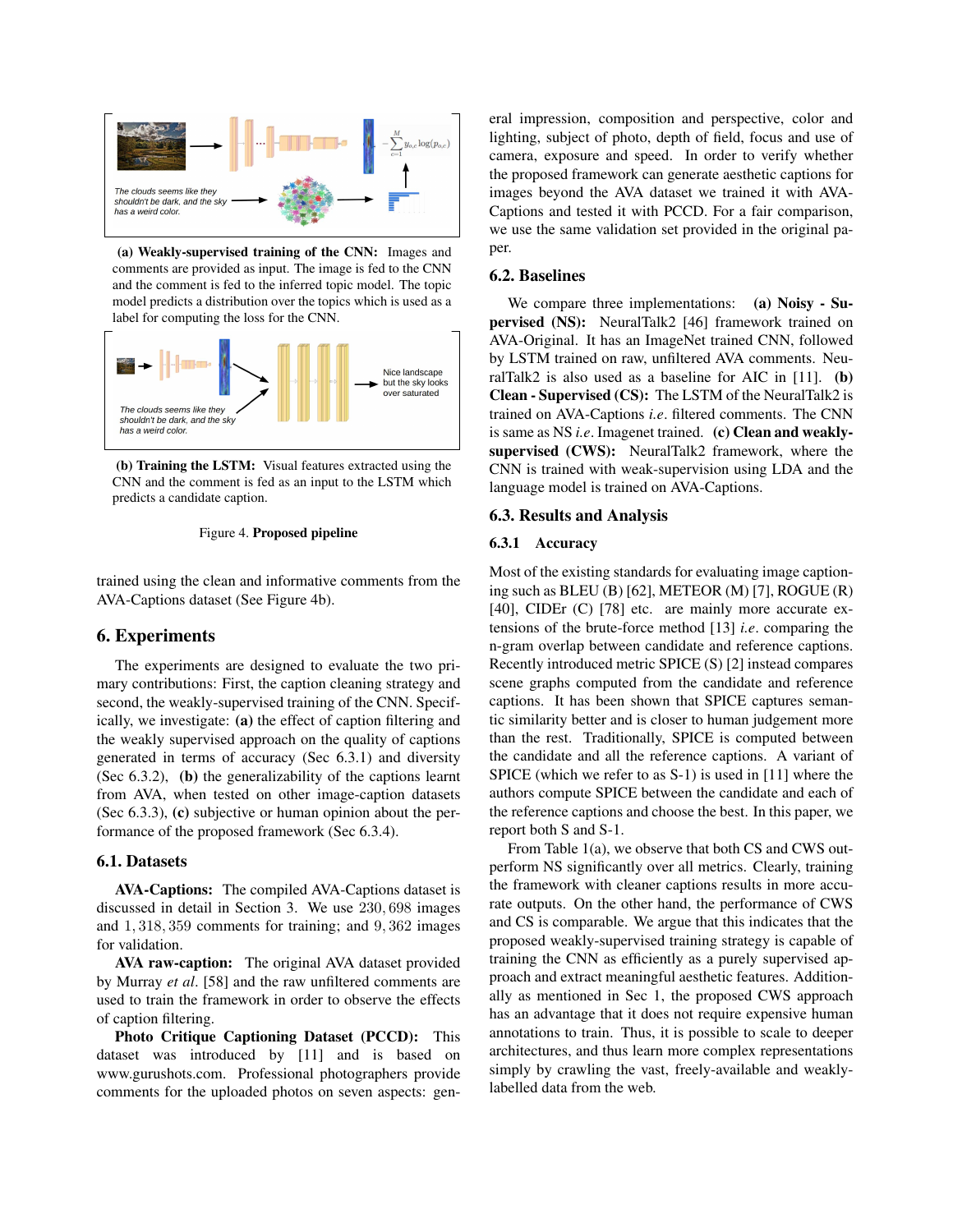| Method     | <b>B1</b> | <b>B2</b>         | <b>B3</b> | <b>B4</b> | М                                                                                                 | R |       |                   | $S-1$ |
|------------|-----------|-------------------|-----------|-----------|---------------------------------------------------------------------------------------------------|---|-------|-------------------|-------|
| <b>NS</b>  |           | $0.379 \pm 0.219$ |           |           | $\vert$ 0.122 $\vert$ 0.061 $\vert$ 0.079 $\vert$ 0.233 $\vert$ 0.038 $\vert$ 0.044 $\vert$ 0.135 |   |       |                   |       |
| <b>CS</b>  |           |                   |           |           | $0.500$   $0.280$   $0.149$   $0.073$   $0.105$   $0.253$   $0.060$   $0.062$   0.144             |   |       |                   |       |
| <b>CWS</b> | 0.535     | 0.282             |           |           | $0.150 \pm 0.074 \pm 0.107 \pm 0.254 \pm 0.002$                                                   |   | 0.059 | $0.061 \pm 0.144$ |       |

Method | Train | Val | S-1 | P | R CNN-LSTM-WD PCCD PCCD 0.136 0.181 0.156 AO PCCD | PCCD | 0.127 | 0.201 | 0.121 AF PCCD | PCCD | 0.150 | 0.212 | 0.157 CS | AVA-C | PCCD | 0.144 | 0.166 | 0.166 CWS | AVA-C | PCCD | 0.142 | 0.162 | 0.161 (a) Accuracy (b) Generalizability

Table 1. (a) Results on AVA-Captions: Both CS and CWS, trained on AVA-Captions perform significantly better than NS, which is trained on nosiy data. Also, the performance of CWS and CS is comparable, which proves the effectiveness of the weakly supervised approach (b) Generalization results on PCCD: Models trained on AVA-C perform well on PCCD validation set, when compared with models trained on PCCD directly. We argue that this impressive generalizability is achieved by training on a larger and diverse dataset.

#### 6.3.2 Diversity

Image Captioning pipelines often suffer from monotonicity of captions *i.e*. similar captions are generated for the validation images. This is attributed to the fact that the commonly used cross-entropy loss function trains the LSTM by reducing the entropy of the output word distribution and thus giving *a peaky* posterior probability distribution [3]. As mentioned earlier in Section 1, this is more pronounced in AIC due to the vast presence of the *easy* comments in the web. Diversity of the captions is usually measured by overlap between the candidate and the reference captions. We evaluate diversity following two state-of-the-art approaches [3, 11]. In [11], the authors define that two captions are different if the ratio of common words between them is smaller than a threshold (3% used in the paper). In [3], from the set of all the candidate captions, the authors compute the number of unique n-grams  $(1, 2, 4)$  at each position starting from the beginning up to position 13.

We plot diversity using [11] in Figure 5d. We compute using the alternative approach of  $[3]$  in Figure 5(a-c) but up to 25 positions since on an average the AVA captions are longer than the COCO captions. From both, we notice that diversity of NS is significantly lesser than CS or CWS. We observe that NS ends up generating a large number of "safe" captions such as "I like the composition and colours" or "nice shot" *etc*. We argue, that our caption filtering strategy reduces the number of useless captions from the data and thus the network learns more accurate and informative components.

## 6.3.3 Generalizability

We wanted to test whether the knowledge gained by training on a large-scale but weakly annotated dataset is generic *i.e*. transferable to other image distributions. To do so, we train our frameworks on AVA-Captions and compare them with the models from [11], trained on PCCD. Everything is tested on the PCCD validation set. The models used by [11] are: (a) CNN-LSTM-WD is the NeuralTalk2 framework trained on PCCD. (b) Aspect oriented (AO) and (c) Aspect fusion (AF) are supervised methods, trained on PCCD. Note, that all the models are based on the NeuralTalk2 framework [46] and hence comparable in terms of architecture.

In Table 1(b), we observe that both CS and CWS outperform CNN-LSTM-WD and AO in S-1 scores. AF is still the best strategy for the PCCD dataset. Please note, both AO and AF are supervised strategies and require well defined "aspects" for training the network. Hence, as also pointed out in [11], it is not possible to train these frameworks on AVA as such aspect-level annotations are unavailable. However, we observe that both CS and proposed CWS, trained on AVA-Captions score reasonably well on PCCD. They are also generic strategies which can be easily mapped to other captioning tasks with weak supervision. We argue that the observed generalization capacity is due to training with a large and diverse dataset.

#### 6.3.4 Subjective (Human) Evaluation

Human judgement is still the touchstone for evaluating image captioning, and all the previously mentioned metrics are evaluated based on how well they correlate with the same. Therefore, we perform quality assessment of the generated captions by a subjective study. Our experimental procedure is similar to Chang *et al*. [11]. We found 15 participants with varying degree of expertise in photography (4 experts and 11 non-experts) to evaluate our framework. In order to familiarize the participants with the grading process, a brief training with 20 trials was provided beforehand. The subjective evaluation was intended to assess: (a) whether the caption scoring strategy (Equation 2) is consistent with human judgement regarding the same (b) the effect of cleaning on the quality of generated captions.

(a) Consistency of Scoring Strategy: We chose 25 random images from the validation set, and from each image, we selected 2 accepted and 2 discarded captions. During the experiment the subject was shown an image and a caption, and was asked to give a score on a scale of 100. In Figure 6a and 6b, we plot our predictions and human judgement in a confusion matrix. We find that our strategy is fairly con-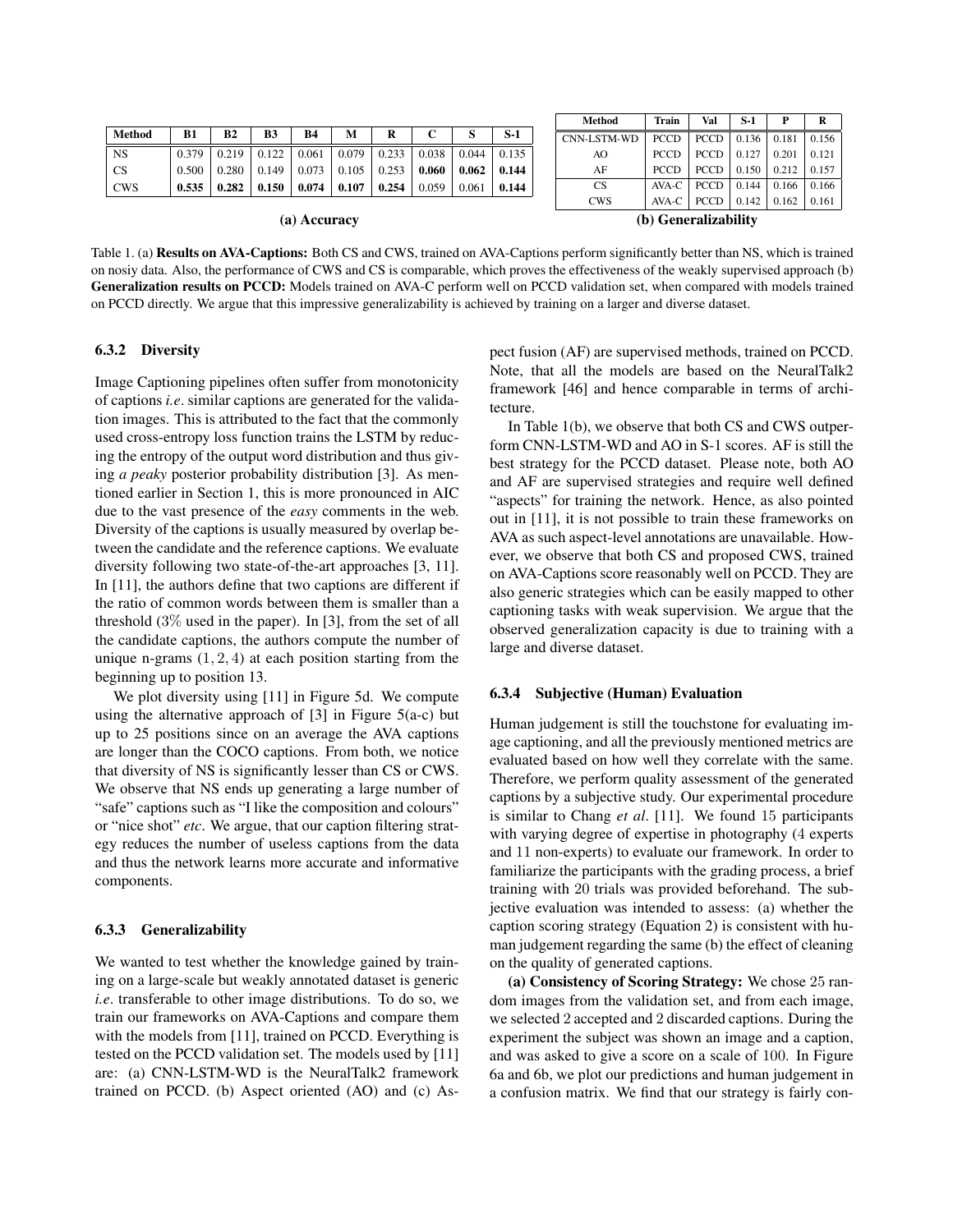

Figure 5. Diversity: Figures (a) - (c) report diversity of captions following [3]. The x-axes correspond to n-gram positions in a sentence. The y-axes correspond to the number of unique n-grams at each position, for the entire validation set. Figure (d) plots the overall diversity, as reported in [11]. We observe that the diversity of the captions increase significantly when the framework is trained on cleaner groundtruth *i.e*. AVA-Captions (CS or CWS) instead of AVA-Original (NS).



|               | <b>Experts</b> |              |     |      | <b>Non-Experts</b> |              |     |      |
|---------------|----------------|--------------|-----|------|--------------------|--------------|-----|------|
| <b>Method</b> |                | Good Com Bad |     | Avg  |                    | Good Com Bad |     | Avg  |
|               |                |              | (1) |      |                    |              | (1) |      |
| <b>NS</b>     |                | 80           | 20  | 1.80 |                    | 84           | 16  | 1.84 |
| CS            | 8              | 84           | 8   | 2.0  | 28                 | 68           |     | 2.24 |
| <b>CWS</b>    |                | 80           | 16  | 1.88 | 20                 | 72           |     |      |

Table 2. Subjective comparison of baselines: We observe that human subjects find CS and CWS to be comparable but both significantly better than NS. This underpins the hypothesis derived from the quantitative results that filtering improves the quality of generated captions and the weakly supervised features are comparable with the ImageNet trained features

Figure 6. Subjective evaluation of caption filtering: The matrix compares our scoring strategy and human judgement for distinguishing a *good* and a *bad* caption. The rows stand for our output, and the columns represent what humans thought. We observe that the proposed caption filtering strategy is fairly consistent with what humans think about the informativeness of a caption.

sistent with what humans think as a good or a bad caption. Interestingly, with the experts, our strategy produces more false positives for bad captions. This is probably due to the fact that our strategy scores long captions higher, which may not always be the case and is a limitation.

(b) Effect of Caption Filtering: Similarly, 25 random images were chosen from the validation set. Each image had 3 captions, the candidates generated by NS, CS and CWS frameworks. During each trial, the subject was shown an image and one of the captions and asked to rate it into one of the categories - Good, Average and Bad. These categories follow from [11] and the participants were asked to rate a caption based on whether it conveyed enough information about a photograph. We observe in Table 2 the percentage of good, common and bad captions generated by each method.

We observe that humans did not find any caption from NS to be good. Most of them were common or bad. This is due to its high tendency to generate the short, safe and common captions. Humans find CS to be performing slightly better than CWS which can probably be attributed to the lack of supervision during training the CNN. But as mentioned in Section 1, semi-supervised training is effective in practical scenarios due the easy availability of data and it might be worth investigating whether it is possible to improve its performance using more data and more complex representations. Additional qualitative results are provided in Figure 1 and also the supplementary material.

# 7. Conclusion

In this work, we studied aesthetic image captioning which is a variant of natural image captioning. The task is challenging not only due to its inherent subjective nature but also due to the absence of a suitable dataset. To this end, we propose a strategy to clean the weakly annotated data easily available from the web and compile AVA-Captions, the first large-scale dataset for aesthetic image captioning. Also, we propose a new weakly-supervised approach to train the CNN. We validated the proposed framework thoroughly, using automatic metrics and subjective studies.

As future work, it could be interesting to explore alternatives for utilizing the weak-labels and exploring other weakly-supervised strategies for extracting rich aesthetic attributes from AVA. It could also be interesting to extend this generic approach to other forms of captioning such as visual storytelling [38] or stylized captioning [56] by utilizing the easily available and weakly labelled data from the web.<sup>1</sup>

<sup>&</sup>lt;sup>1</sup>This publication has emanated from research conducted with the financial support of Science Foundation Ireland (SFI) under the Grant Number 15/RP/2776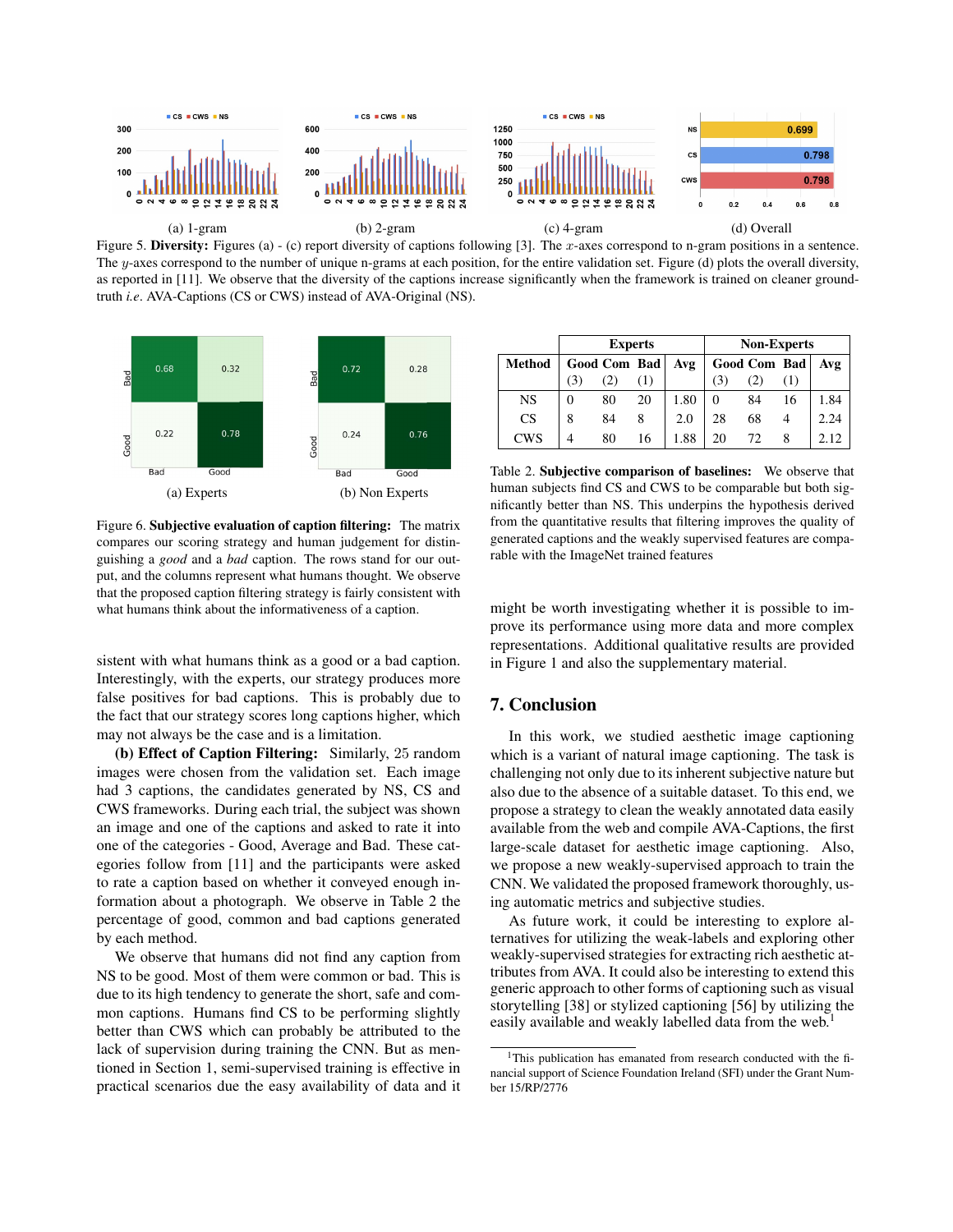# References

- [1] Aishwarya Agrawal, Dhruv Batra, Devi Parikh, and Aniruddha Kembhavi. Dont just assume; look and answer: Overcoming priors for visual question answering. In *Proceedings of the IEEE Conference on Computer Vision and Pattern Recognition*, pages 4971–4980, 2018.
- [2] Peter Anderson, Basura Fernando, Mark Johnson, and Stephen Gould. Spice: Semantic propositional image caption evaluation. In *European Conference on Computer Vision*, pages 382–398. Springer, 2016.
- [3] Jyoti Aneja, Aditya Deshpande, and Alexander G Schwing. Convolutional image captioning. In *Proceedings of the IEEE Conference on Computer Vision and Pattern Recognition*, pages 5561–5570, 2018.
- [4] Lisa Anne Hendricks, Subhashini Venugopalan, Marcus Rohrbach, Raymond Mooney, Kate Saenko, and Trevor Darrell. Deep compositional captioning: Describing novel object categories without paired training data. In *Proceedings of the IEEE Conference on Computer Vision and Pattern Recognition*, pages 1–10, 2016.
- [5] Stanislaw Antol, Aishwarya Agrawal, Jiasen Lu, Margaret Mitchell, Dhruv Batra, C Lawrence Zitnick, and Devi Parikh. Vqa: Visual question answering. In *Proceedings of the IEEE International Conference on Computer Vision*, pages 2425– 2433, 2015.
- [6] Tunc Ozan Aydın, Aljoscha Smolic, and Markus Gross. Automated aesthetic analysis of photographic images. *IEEE transactions on visualization and computer graphics*, 21(1):31–42, 2015.
- [7] Satanjeev Banerjee and Alon Lavie. Meteor: An automatic metric for mt evaluation with improved correlation with human judgments. In *Proceedings of the acl workshop on intrinsic and extrinsic evaluation measures for machine translation and/or summarization*, pages 65–72, 2005.
- [8] Tamara L Berg, Alexander C Berg, and Jonathan Shih. Automatic attribute discovery and characterization from noisy web data. In *European Conference on Computer Vision*, pages 663–676. Springer, 2010.
- [9] Jeffrey P Bigham, Chandrika Jayant, Hanjie Ji, Greg Little, Andrew Miller, Robert C Miller, Robin Miller, Aubrey Tatarowicz, Brandyn White, Samual White, et al. Vizwiz: nearly real-time answers to visual questions. In *Proceedings of the 23nd annual ACM symposium on User interface software and technology*, pages 333–342. ACM, 2010.
- [10] David M Blei, Andrew Y Ng, and Michael I Jordan. Latent dirichlet allocation. *Journal of machine Learning research*, 3(Jan):993–1022, 2003.
- [11] Kuang-Yu Chang, Kung-Hung Lu, and Chu-Song Chen. Aesthetic critiques generation for photos. In *Proceedings of the IEEE International Conference on Computer Vision*, pages 3514–3523, 2017.
- [12] Xinlei Chen, Abhinav Shrivastava, and Abhinav Gupta. Neil: Extracting visual knowledge from web data. In *Proceedings of the IEEE International Conference on Computer Vision*, pages 1409–1416, 2013.
- [13] Yin Cui, Guandao Yang, Andreas Veit, Xun Huang, and Serge Belongie. Learning to evaluate image captioning. In *Proceedings of the IEEE Conference on Computer Vision*

*and Pattern Recognition*, pages 5804–5812, 2018.

- [14] Ritendra Datta, Dhiraj Joshi, Jia Li, and James Wang. Studying aesthetics in photographic images using a computational approach. *Computer Vision–ECCV 2006*, pages 288–301, 2006.
- [15] Jia Deng, Wei Dong, Richard Socher, Li-Jia Li, Kai Li, and Li Fei-Fei. Imagenet: A large-scale hierarchical image database. In *Computer Vision and Pattern Recognition, 2009. CVPR 2009. IEEE Conference on*, pages 248–255. IEEE, 2009.
- [16] Sagnik Dhar, Vicente Ordonez, and Tamara L Berg. High level describable attributes for predicting aesthetics and interestingness. In *Computer Vision and Pattern Recognition (CVPR), 2011 IEEE Conference on*, pages 1657–1664. IEEE, 2011.
- [17] Santosh K Divvala, Ali Farhadi, and Carlos Guestrin. Learning everything about anything: Webly-supervised visual concept learning. In *Proceedings of the IEEE Conference on Computer Vision and Pattern Recognition*, pages 3270– 3277, 2014.
- [18] Carl Doersch and Andrew Zisserman. Multi-task selfsupervised visual learning. In *Proceedings of the IEEE International Conference on Computer Vision*, pages 2051–2060, 2017.
- [19] Jeffrey Donahue, Lisa Anne Hendricks, Sergio Guadarrama, Marcus Rohrbach, Subhashini Venugopalan, Kate Saenko, and Trevor Darrell. Long-term recurrent convolutional networks for visual recognition and description. In *Proceedings of the IEEE conference on computer vision and pattern recognition*, pages 2625–2634, 2015.
- [20] Hao Fang, Saurabh Gupta, Forrest Iandola, Rupesh K Srivastava, Li Deng, Piotr Dollár, Jianfeng Gao, Xiaodong He, Margaret Mitchell, John C Platt, et al. From captions to visual concepts and back. In *Proceedings of the IEEE conference on computer vision and pattern recognition*, pages 1473–1482, 2015.
- [21] Ali Farhadi, Mohsen Hejrati, Mohammad Amin Sadeghi, Peter Young, Cyrus Rashtchian, Julia Hockenmaier, and David Forsyth. Every picture tells a story: Generating sentences from images. In *European conference on computer vision*, pages 15–29. Springer, 2010.
- [22] Leon A Gatys, Alexander S Ecker, and Matthias Bethge. Image style transfer using convolutional neural networks. In *Proceedings of the IEEE Conference on Computer Vision and Pattern Recognition*, pages 2414–2423, 2016.
- [23] Donald Geman, Stuart Geman, Neil Hallonquist, and Laurent Younes. Visual turing test for computer vision systems. *Proceedings of the National Academy of Sciences*, page 201422953, 2015.
- [24] Dave Gershgorn. The data that transformed ai researchand possibly the world, 2017.
- [25] Koustav Ghosal, Mukta Prasad, and Aljosa Smolic. A geometry-sensitive approach for photographic style classification. 2018.
- [26] Kaiming He, Xiangyu Zhang, Shaoqing Ren, and Jian Sun. Deep residual learning for image recognition. In *Proceedings of the IEEE conference on computer vision and pattern recognition*, pages 770–778, 2016.
- [27] Micah Hodosh, Peter Young, and Julia Hockenmaier. Fram-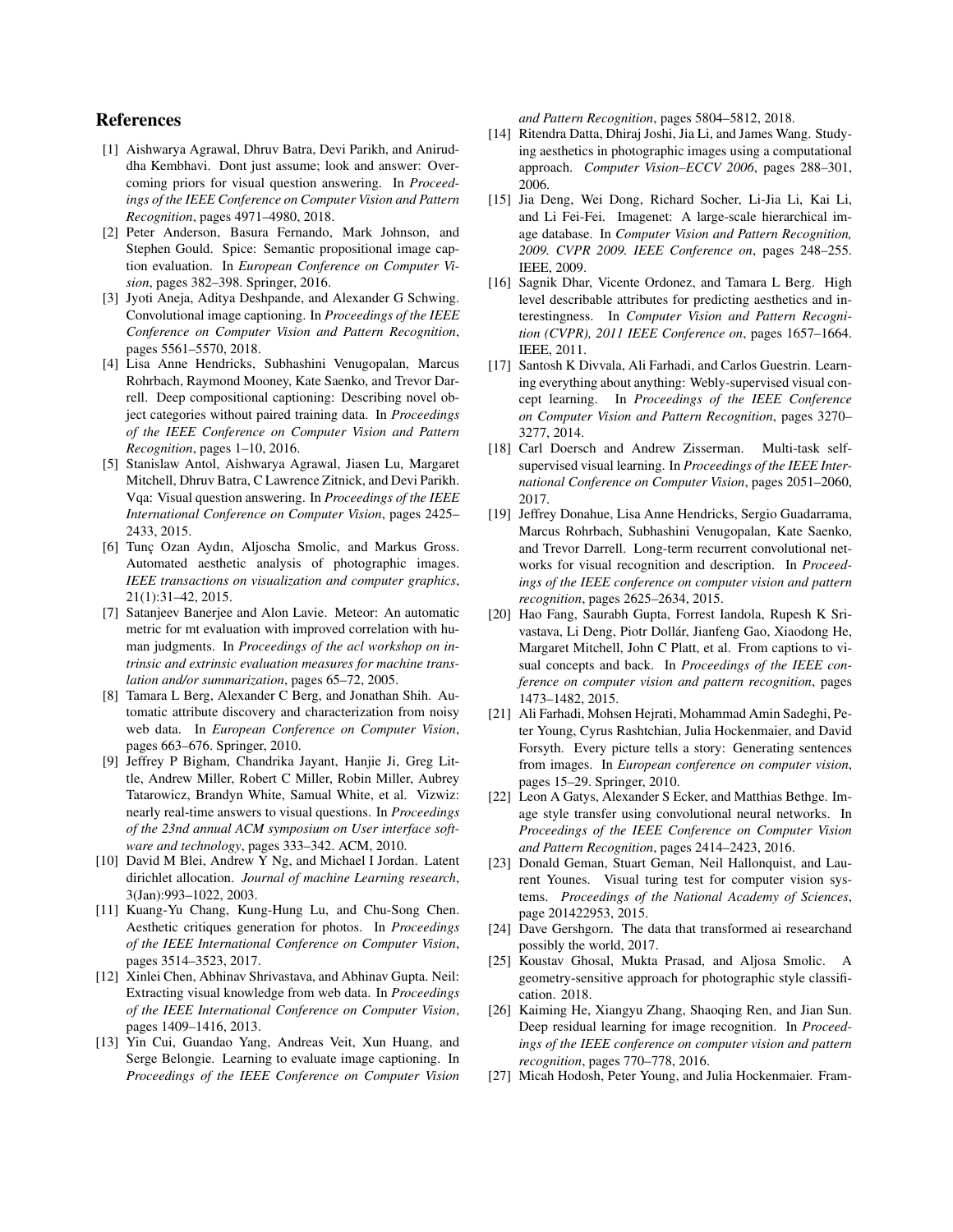ing image description as a ranking task: Data, models and evaluation metrics. *Journal of Artificial Intelligence Research*, 47:853–899, 2013.

- [28] Sheng Huang, Mohamed Elhoseiny, Ahmed Elgammal, and Dan Yang. Learning hypergraph-regularized attribute predictors. In *Proceedings of the IEEE Conference on Computer Vision and Pattern Recognition*, pages 409–417, 2015.
- [29] Yangqing Jia, Mathieu Salzmann, and Trevor Darrell. Learning cross-modality similarity for multinomial data. In *Computer Vision (ICCV), 2011 IEEE International Conference on*, pages 2407–2414. IEEE, 2011.
- [30] Junqi Jin, Kun Fu, Runpeng Cui, Fei Sha, and Changshui Zhang. Aligning where to see and what to tell: image caption with region-based attention and scene factorization. *arXiv preprint arXiv:1506.06272*, 2015.
- [31] Justin Johnson, Andrej Karpathy, and Li Fei-Fei. Densecap: Fully convolutional localization networks for dense captioning. In *Proceedings of the IEEE Conference on Computer Vision and Pattern Recognition*, pages 4565–4574, 2016.
- [32] Dhiraj Joshi, Ritendra Datta, Elena Fedorovskaya, Quang-Tuan Luong, James Z Wang, Jia Li, and Jiebo Luo. Aesthetics and emotions in images. *IEEE Signal Processing Magazine*, 28(5):94–115, 2011.
- [33] Dan Jurafsky. *Speech & language processing*. Pearson Education India, 2000.
- [34] Sergey Karayev, Aaron Hertzmann, Holger Winnemoeller, Aseem Agarwala, and Trevor Darrell. Recognizing image style. In *BMVC 2014*, 2014.
- [35] Andrej Karpathy and Li Fei-Fei. Deep visual-semantic alignments for generating image descriptions. In *Proceedings of the IEEE conference on computer vision and pattern recognition*, pages 3128–3137, 2015.
- [36] Yan Ke, Xiaoou Tang, and Feng Jing. The design of highlevel features for photo quality assessment. In *Computer Vision and Pattern Recognition, 2006 IEEE Computer Society Conference on*, volume 1, pages 419–426. IEEE, 2006.
- [37] Adam Kell. Where does data come from?, 2018.
- [38] Ryan Kiros. neural-storyteller, 2015.
- [39] Susan Li. Topic modeling and latent dirichlet allocation (lda) in python, 2018.
- [40] Chin-Yew Lin. Rouge: A package for automatic evaluation of summaries. *Text Summarization Branches Out*, 2004.
- [41] Tsung-Yi Lin, Michael Maire, Serge Belongie, James Hays, Pietro Perona, Deva Ramanan, Piotr Dollár, and C Lawrence Zitnick. Microsoft coco: Common objects in context. In *European conference on computer vision*, pages 740–755. Springer, 2014.
- [42] Jonathan Long, Evan Shelhamer, and Trevor Darrell. Fully convolutional networks for semantic segmentation. In *Proceedings of the IEEE conference on computer vision and pattern recognition*, pages 3431–3440, 2015.
- [43] Edward Loper and Steven Bird. Nltk: The natural language toolkit. In *Proceedings of the ACL-02 Workshop on Effective Tools and Methodologies for Teaching Natural Language Processing and Computational Linguistics - Volume 1*, ETMTNLP '02, pages 63–70, Stroudsburg, PA, USA, 2002. Association for Computational Linguistics.
- [44] Xin Lu, Zhe Lin, Hailin Jin, Jianchao Yang, and James Z Wang. Rapid: Rating pictorial aesthetics using deep learn-

ing. In *Proceedings of the 22nd ACM international conference on Multimedia*, pages 457–466. ACM, 2014.

- [45] Xin Lu, Zhe Lin, Xiaohui Shen, Radomir Mech, and James Z Wang. Deep multi-patch aggregation network for image style, aesthetics, and quality estimation. In *Proceedings of the IEEE International Conference on Computer Vision*, pages 990–998, 2015.
- [46] Ruotian Luo. An image captioning codebase in pytorch, 2017.
- [47] Yiwen Luo and Xiaoou Tang. Photo and video quality evaluation: Focusing on the subject. *Computer Vision–ECCV 2008*, pages 386–399, 2008.
- [48] Shuang Ma, Jing Liu, and Chang Wen Chen. A-lamp: Adaptive layout-aware multi-patch deep convolutional neural network for photo aesthetic assessment. In *The IEEE Conference on Computer Vision and Pattern Recognition (CVPR)*, July 2017.
- [49] Long Mai, Hailin Jin, and Feng Liu. Composition-preserving deep photo aesthetics assessment. In *Proceedings of the IEEE Conference on Computer Vision and Pattern Recognition*, pages 497–506, 2016.
- [50] Mateusz Malinowski, Marcus Rohrbach, and Mario Fritz. Ask your neurons: A neural-based approach to answering questions about images. In *Proceedings of the IEEE international conference on computer vision*, pages 1–9, 2015.
- [51] Gautam Malu, Raju S. Bapi, and Bipin Indurkhya. Learning photography aesthetics with deep cnns, 2017.
- [52] Junhua Mao, Jonathan Huang, Alexander Toshev, Oana Camburu, Alan L Yuille, and Kevin Murphy. Generation and comprehension of unambiguous object descriptions. In *Proceedings of the IEEE conference on computer vision and pattern recognition*, pages 11–20, 2016.
- [53] Junhua Mao, Xu Wei, Yi Yang, Jiang Wang, Zhiheng Huang, and Alan L Yuille. Learning like a child: Fast novel visual concept learning from sentence descriptions of images. In *Proceedings of the IEEE International Conference on Computer Vision*, pages 2533–2541, 2015.
- [54] Junhua Mao, Wei Xu, Yi Yang, Jiang Wang, Zhiheng Huang, and Alan Yuille. Deep captioning with multimodal recurrent neural networks (m-rnn). *arXiv preprint arXiv:1412.6632*, 2014.
- [55] Luca Marchesotti, Naila Murray, and Florent Perronnin. Discovering beautiful attributes for aesthetic image analysis. *International journal of computer vision*, 113(3):246–266, 2015.
- [56] Alexander Mathews, Lexing Xie, and Xuming He. Semstyle: Learning to generate stylised image captions using unaligned text. In *Proceedings of the IEEE Conference on Computer Vision and Pattern Recognition*, pages 8591–8600, 2018.
- [57] Ishan Misra, Abhinav Gupta, and Martial Hebert. From red wine to red tomato: Composition with context. In *Proceedings of the IEEE Conference on Computer Vision and Pattern Recognition*, pages 1792–1801, 2017.
- [58] Naila Murray, Luca Marchesotti, and Florent Perronnin. Ava: A large-scale database for aesthetic visual analysis. In *Computer Vision and Pattern Recognition (CVPR), 2012 IEEE Conference on*, pages 2408–2415. IEEE, 2012.
- [59] Tushar Nagarajan and Kristen Grauman. Attributes as operators: factorizing unseen attribute-object compositions. In